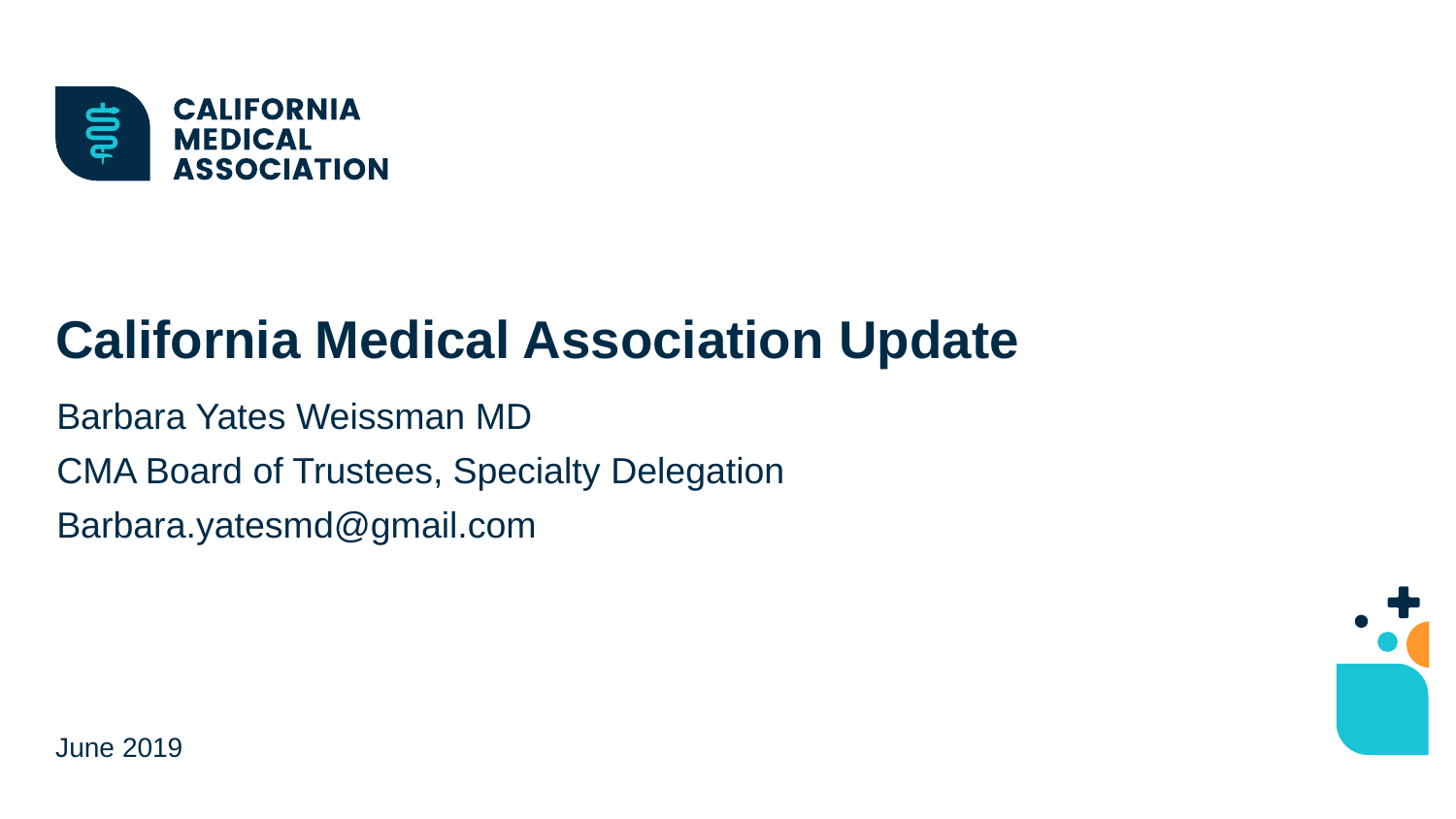### **DISCLOSURES**

• No financial relationships to disclose

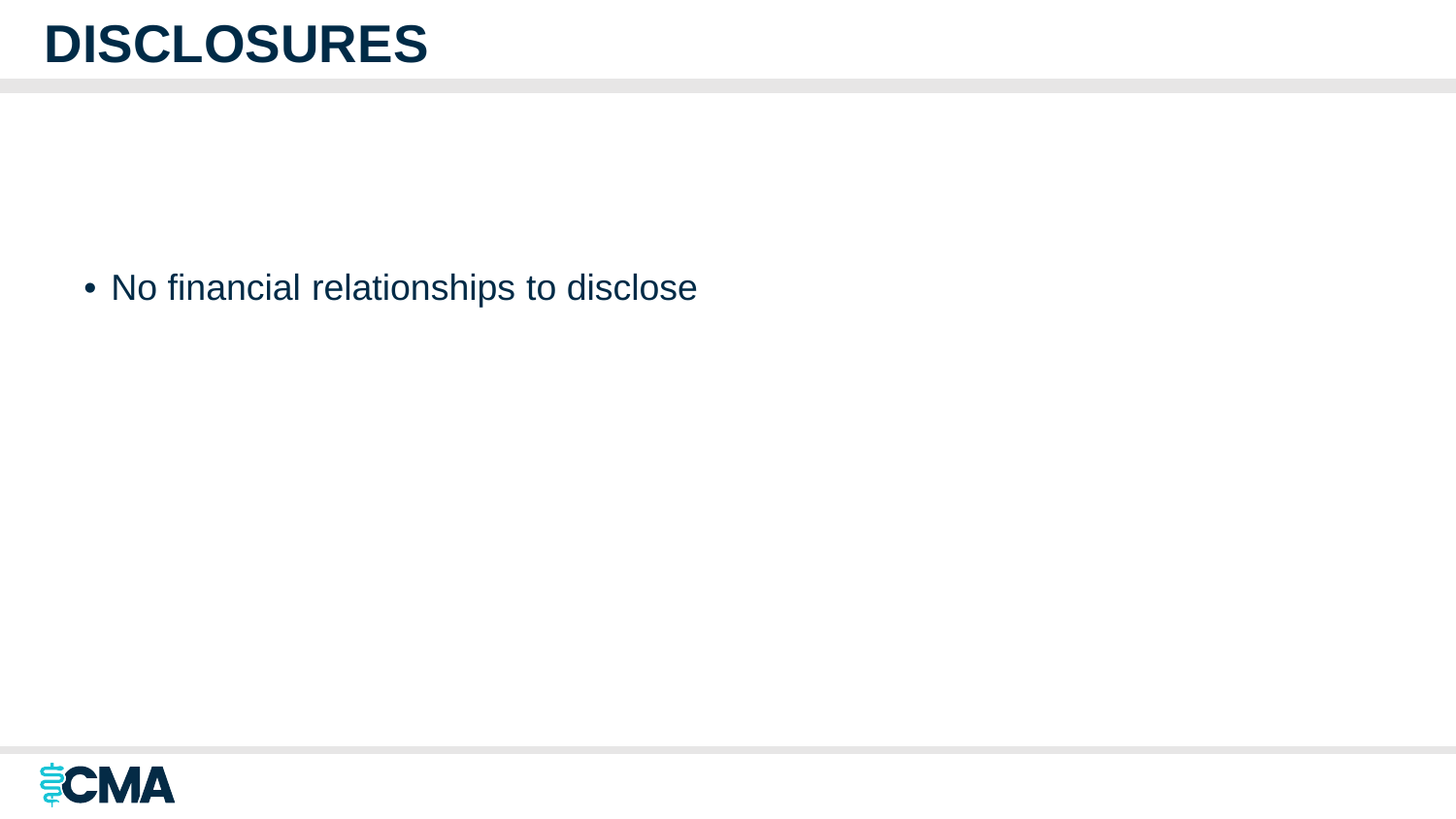- Evaluate key legislative medical topics in our state
- Summarize strategies to promote advocacy for patient care issues

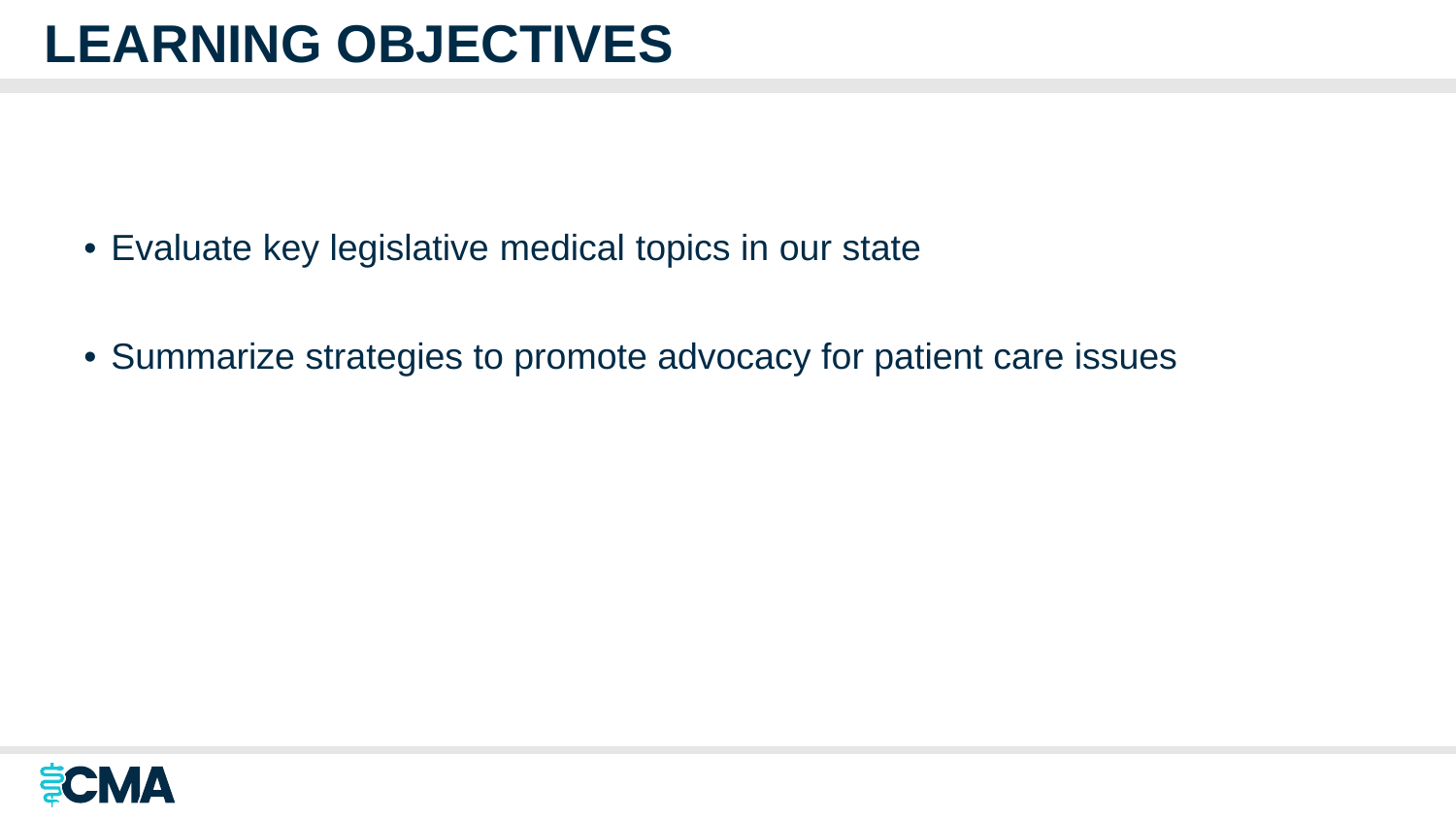

1. SB276 (Pan) – Tightening medical exemptions for vaccinations. (support)

2. AB764 (Bonta) – Prohibiting soda companies from offering promotionals to lower retail costs of sugary sweetened beverages. (support)

3. AB890(Wood) – Allowing independent practice of nurse practitioners (oppose) .

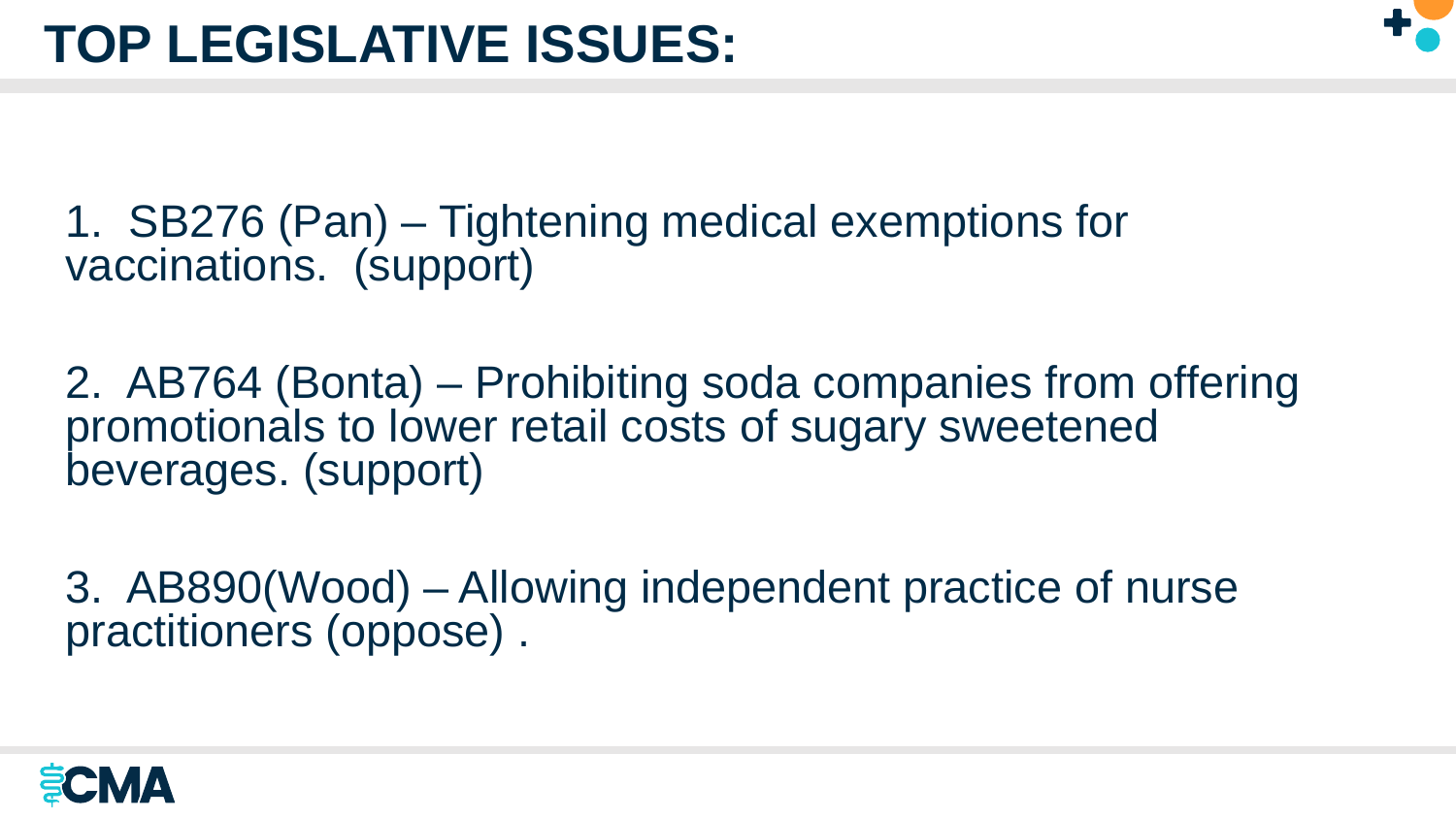

- 1. Physicians for a Health California
- 2. Well Physicians California
- 3. PSO/IMQ

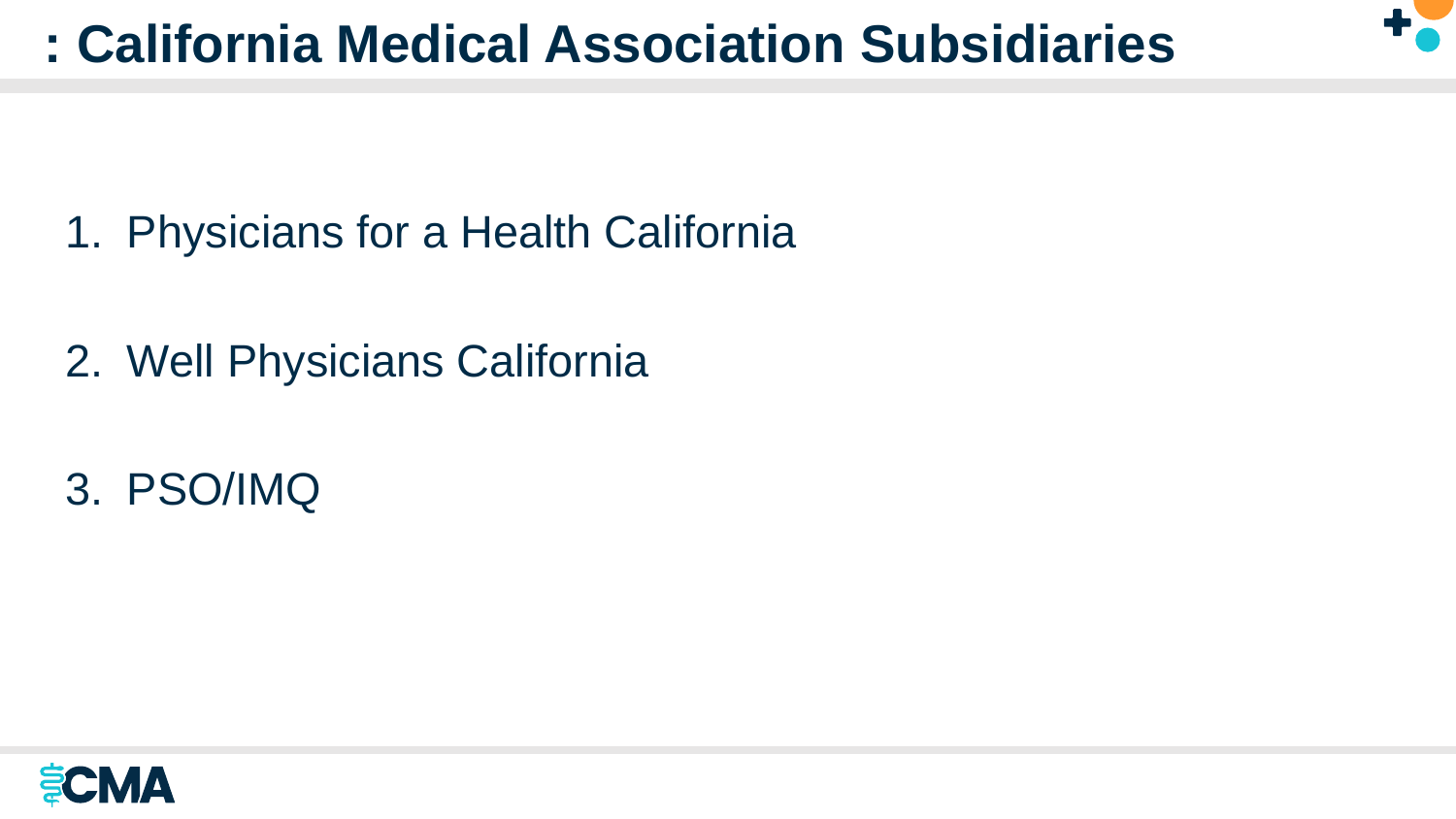

- 1. Federal Issues
- 2. Regulatory and Legal Issues
- 3. Economic Issues

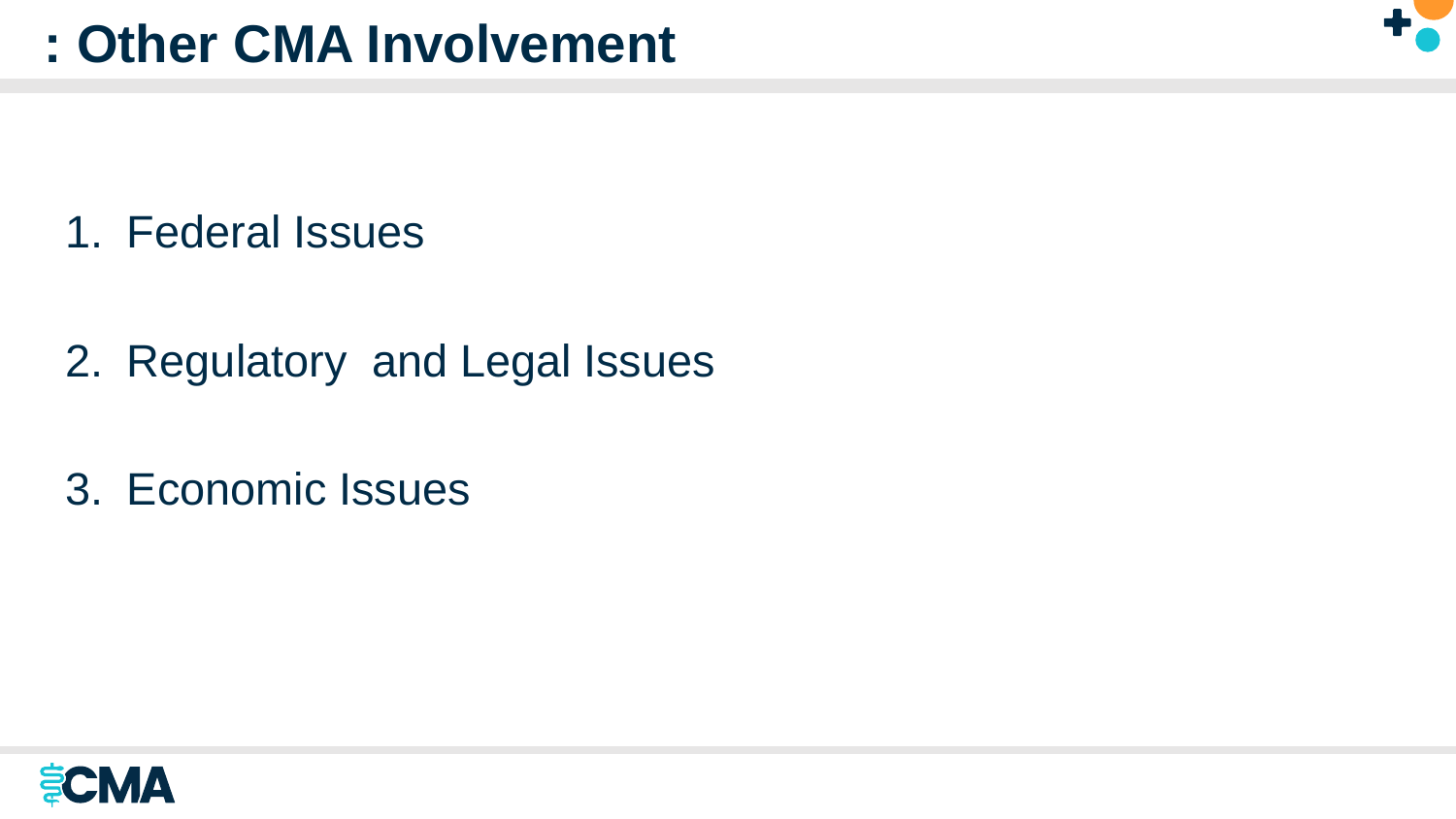

- 1. Current Year Around Process
- 2. Yearly Major Issues

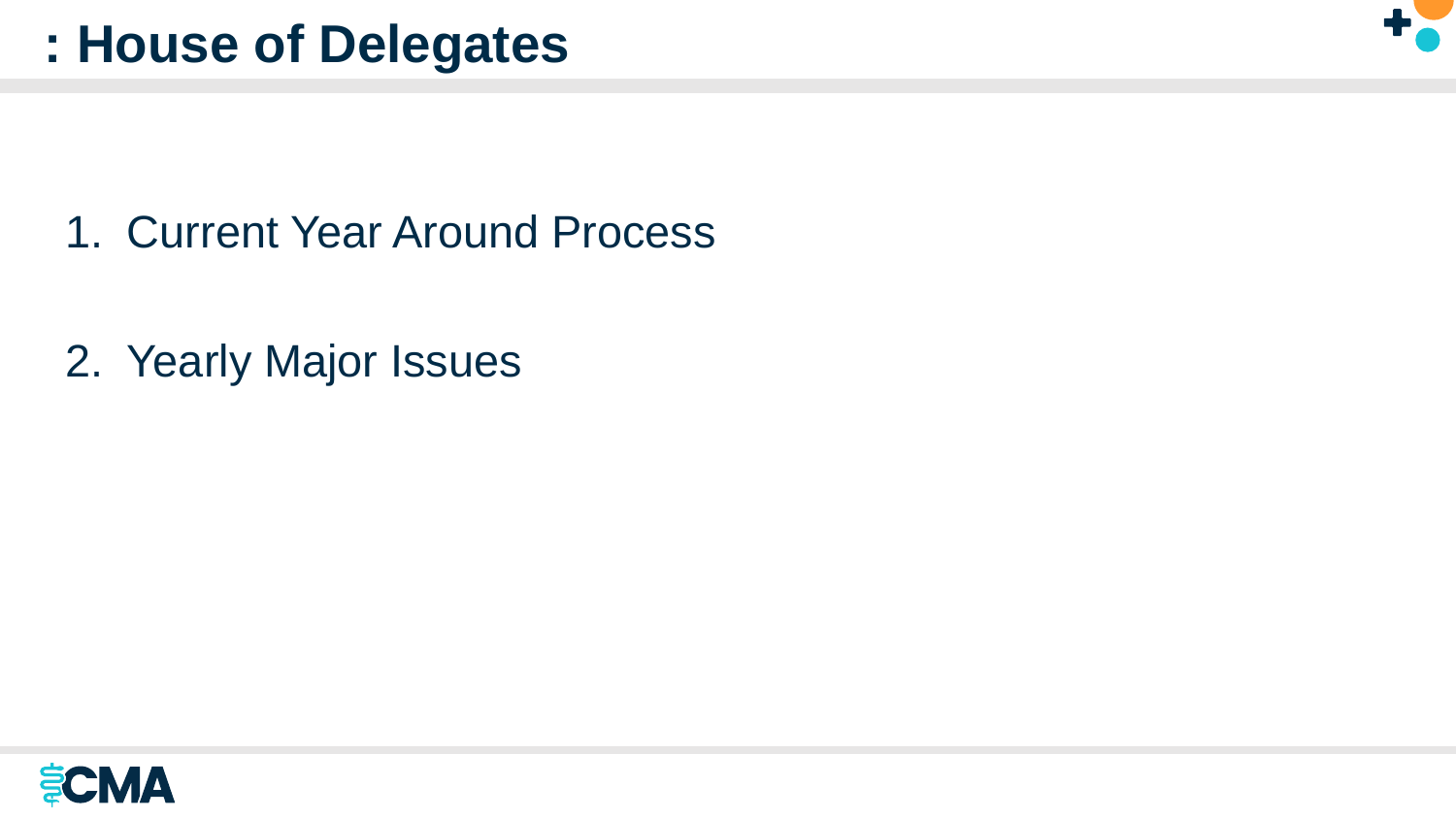- 1. House of Delegations contribute ideas, comments
- 2. Talk to your physician representatives
- 3. Talk to your legislators, develop relationships locally
- 4. Talk to your colleagues and get them involved
- 5. Go to CMA's legislative day once a year

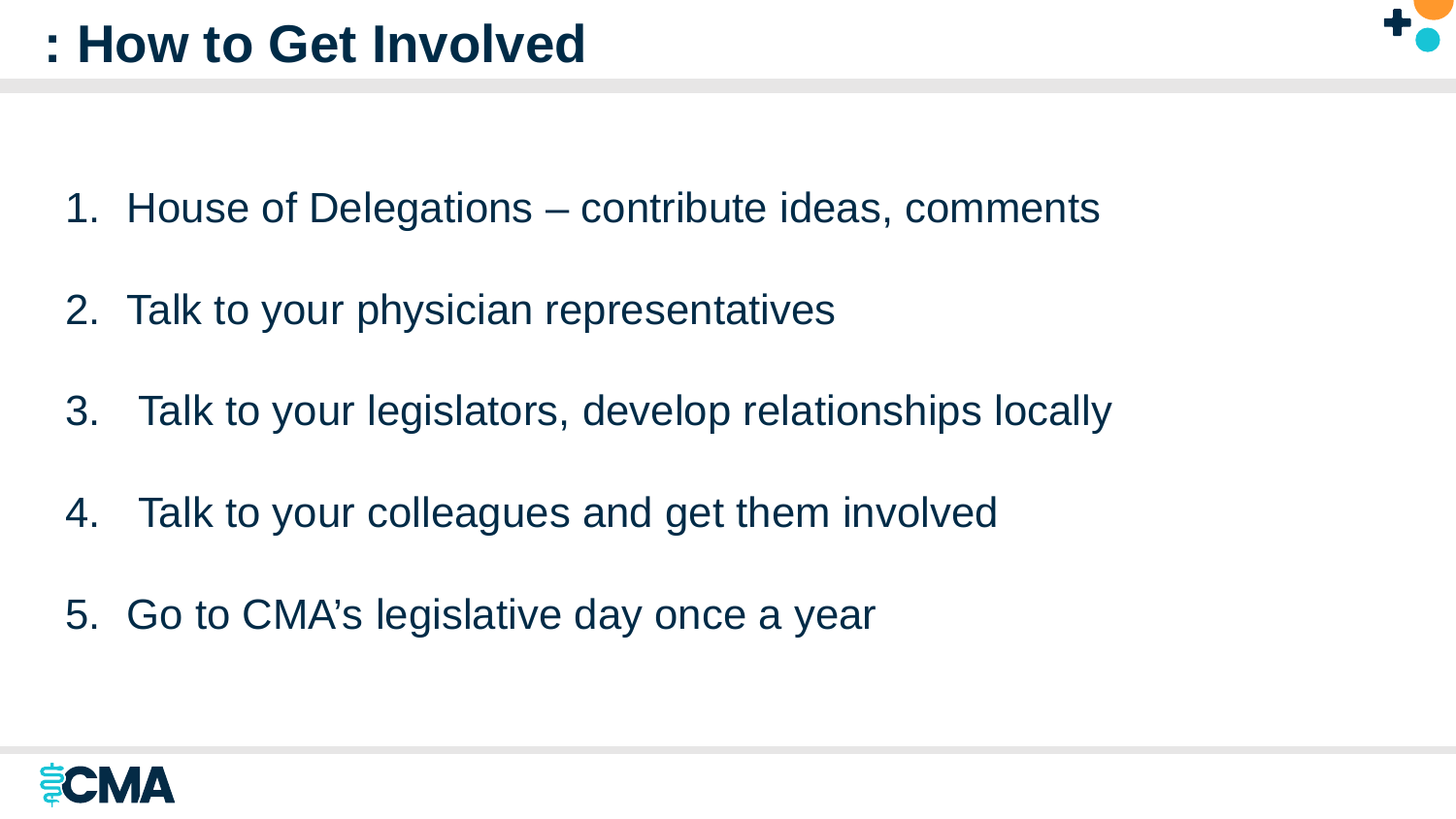

# JOIN CMA !!

#### (Issue for July meeting – should CMA take a stand on Capitol Punishment??)

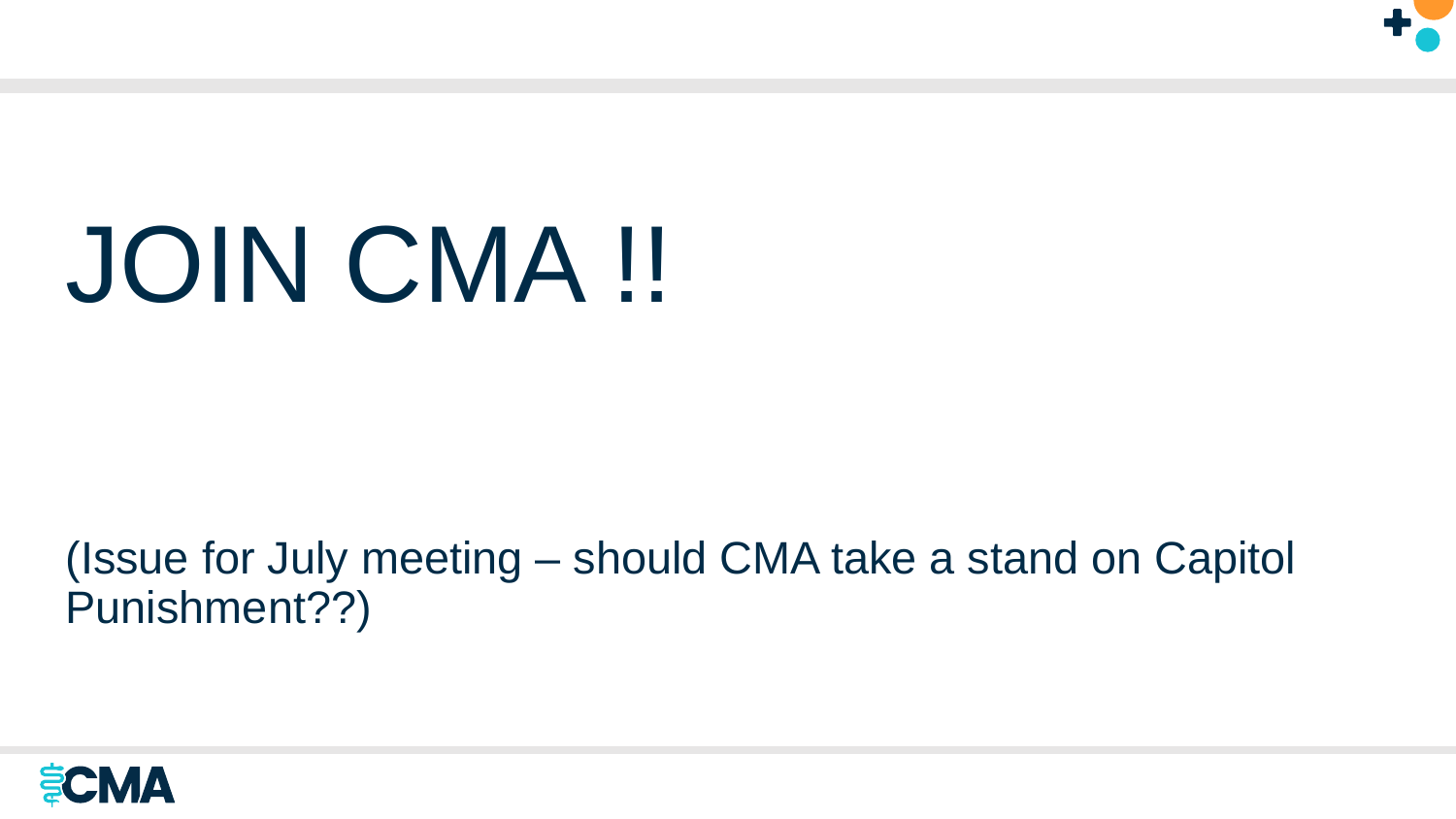

- 1. Leadership Development
- 2. Subsidiary Focus
- 3. Proactive Affordability & Accessibility Agenda
- 4. Sugar-Sweetened Beverage Tax
- 5. Membership: Roadmap to Becoming America's Largest Medical Association

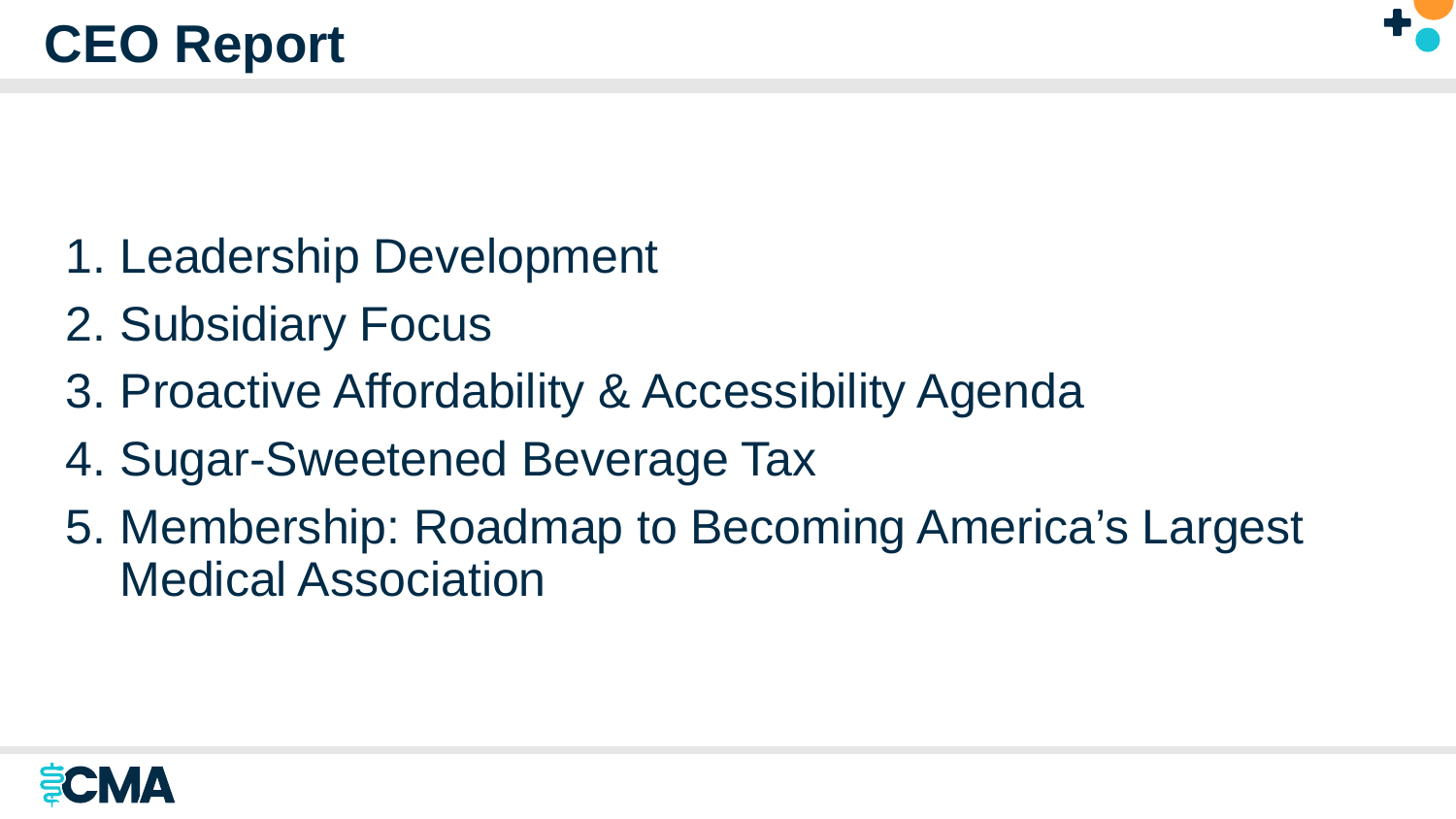

#### **New Strategic Plan**

CMA is undertaking a strategic planning process with the goal of presenting a plan to the Board of Trustees at its October meeting.

CMA was a very different organization in 2010 when it began its most recent long-term strategic planning activity. Membership was declining, and optimism was low.

CMA is excited to undergo a new formal process to imagine the next chapter for the Association. We have selected a strategic planning consultant, CultureSync, to help guide our process.